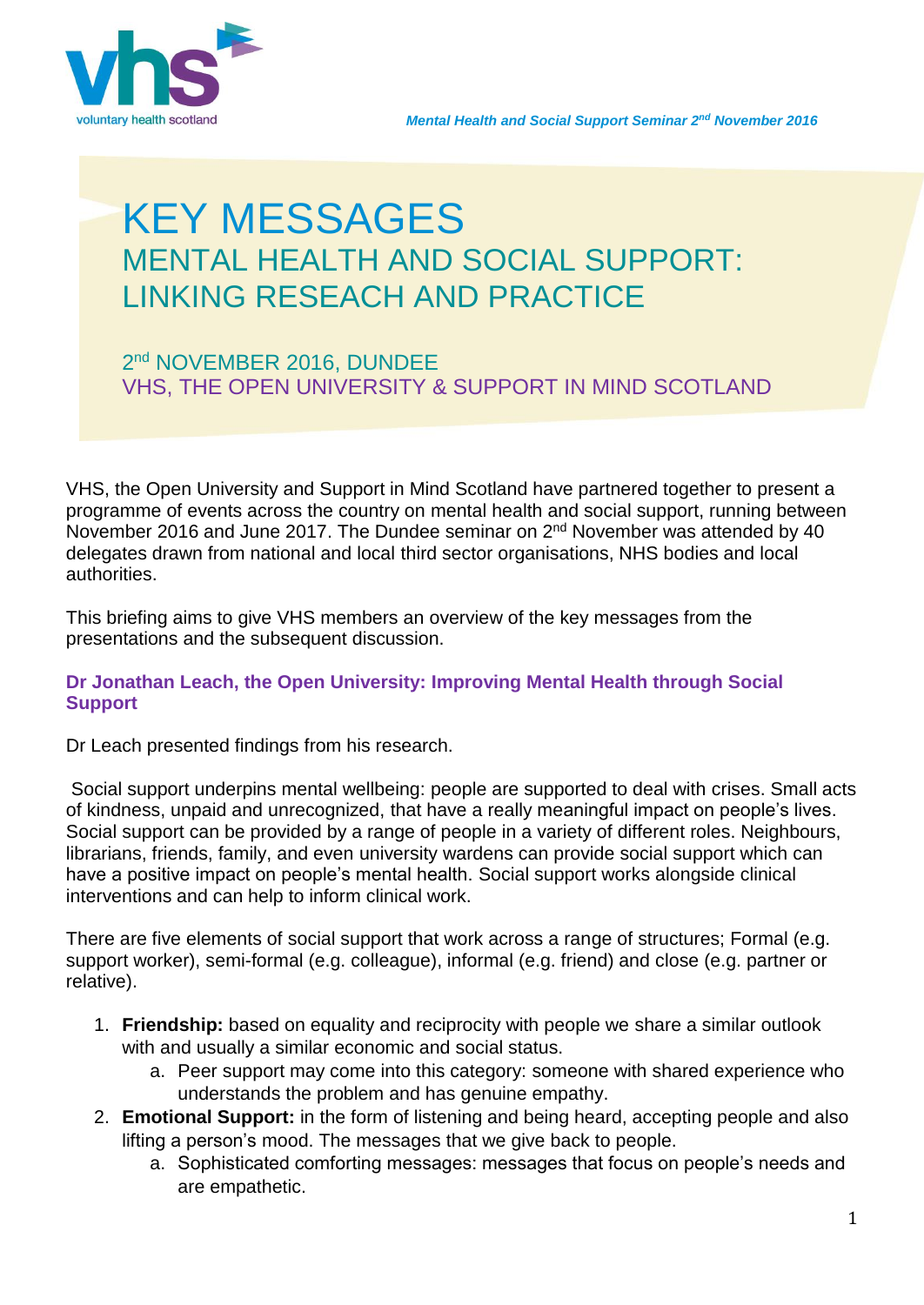

- b. Non-sophisticated: not listening, rather than helping an individual come to a solution telling them what you would do.
- 3. **Constructing meaning:** sharing experience that then constructs, whether positively or negatively, the meaning of mental health.
- 4. **Practical advice:** This is a tricky area as it is harder to give appropriate advice if you do not have lived experience and an understanding of the situation someone is facing. This needs to be based on the needs of the person you are supporting.
- **5. Material assistance:** help with finances, transport, housing, learning a new skill. This can be empowering as it can help someone lead a 'normal life'. How it is given is important as it can make people uncomfortable in situations where there is a lack of reciprocity.

There are three types of caring relationships:

**Positive:** the person being cared for is seen as an individual and is not defined by the problems they face, and the carer also looks after their own needs.

**Emotionally over-involved:** the carer becomes too involved and neglects their own needs.

**Critical or hostile:** the person being cared for is defined by their problems for which they are blamed. The carer feels resentful, angry and depressed.

Risks involved in providing social support:

**Confidentiality:** this can be breached as people are not set by rules or laws in the same way as clinicians.

**Catastrophising:** person providing support can reinforce negative attitudes. **Disempowering relationship:** receiving such support can result in a power imbalance. **Spoiling relationship:** friends or relatives may not want to discuss issues or problems you may be facing.

**Inappropriate advice**: risk of given inappropriate advice.

**Unclear boundaries:** boundaries in different relationships can become blurred.

Overall social support is more intuitive and is more readily available compared to therapies. Research suggests that those without social support are overly dependent on therapies and formal support.

### **Frances Simpson, Support in Mind Scotland - Combatting Loneliness**

Social support is an important aspect of the work that Support in Mind Scotland (SIMS) do. They aim to improve the quality of life for anyone whose mental health problems or mental illness has a serious impact on their life and on the lives of others, including family members, friends and supporters.

Three national projects that they run:

**Equally Fit:** helping to address the physical implications of mental health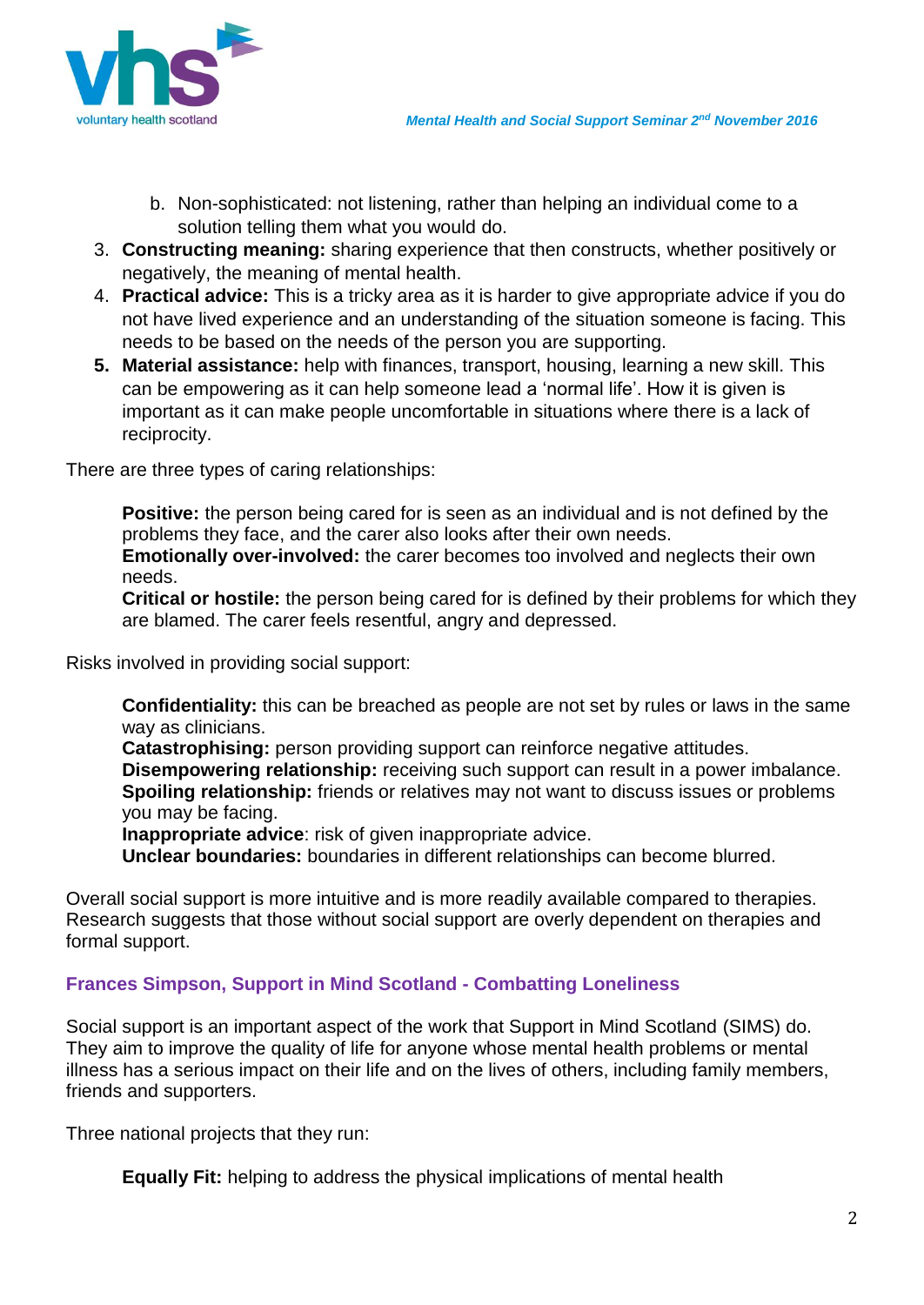

**Rural Mental Health:** conducting a major survey of rural areas asking people about their mental health and wellbeing.

**Carers Campaign:** campaigning for a statutory right to independent advocacy for carers.

Support in Mind Scotland supports people affected by mental health issues to think about what it is that they really want and then achieve those ambitions. SIMS' experience over many years is that social support is crucial to people's mental wellbeing, but the charity's experience is that it is hard to demonstrate the link between informal social support and mental health outcomes, and consequently hard to convince funders of the value of investing in it. Reconnecting a man with his long lost brother was such an example. This is why Jonathan Leach's research is so invaluable: it provides evidence that gives credibility to informal forms of support.

### **Louise Christie, Scottish Recovery Network – The Power of Peer Support**

Recovery means recovering a fulfilling and satisfying life. Mental health problems and wellbeing are not always correlated. You may have a diagnosed mental health problem but enjoy good wellbeing or you may have no diagnosed mental health problems but have poor mental wellbeing. Research from around the world shows that despite different cultures and differences in understanding mental health problems, people's experiences of what works or what enables recovery are the same. Rather than focusing on the problems it is important to look at what people say works for them. Peer support can be an important element in supporting recovery and has the following features: shared experience: mutual relationship; strengths based; powerful and empowering.

#### **Key Messages from Discussion**

There was a widely shared view in the audience that the NHS does not readily recognize or signpost people to social support. Likewise, peer support is important but not readily considered or available via the NHS. The third sector is not seen as an equal partner. The NHS is not set up to provide social support but there needs to be a better balance between medical and nonmedical interventions.

- Working with the NHS is problematic but it is very important. The third sector is often dismissed for not being professional, skilled or capable. However, there are positive experiences as well. Support in Mind Scotland provide support to young people in the CAMHS unit in Dundee and this is recognised by the NHS.
- NHS Tayside Listening Services is a good example of statutory and voluntary services working together.

What is the difference between peer and mutual support?

- Mutuality is a key element of peer support and the main element of mutuality is having a lived or shared experience.
- Mutuality in social care is derived from having a shared or lived experience, working together and being mutually supportive.